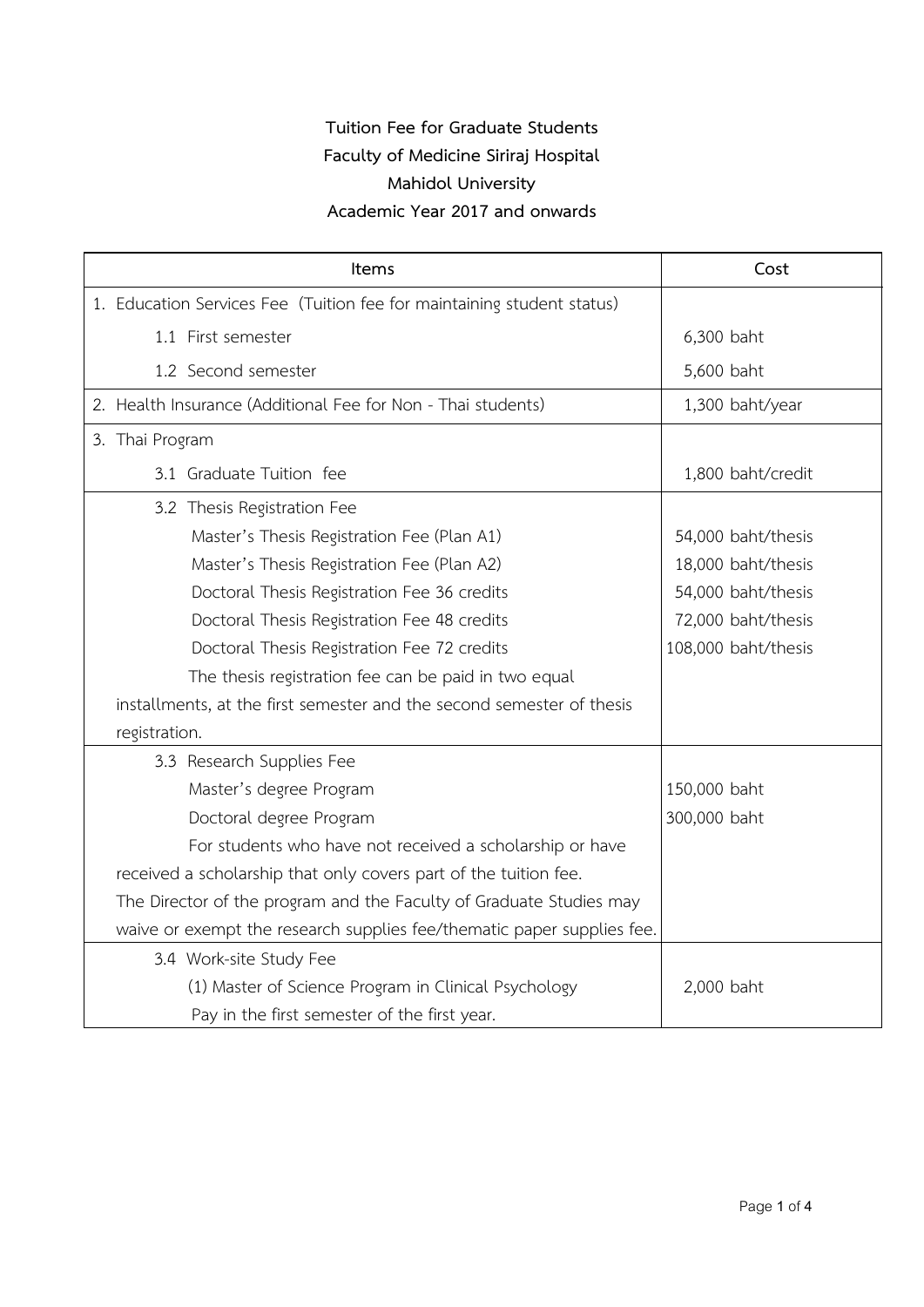| <b>Items</b>                                                           | Cost                |
|------------------------------------------------------------------------|---------------------|
| 3.5 Work-site Training Fee                                             |                     |
| Master of Science Program in Epidemiology                              |                     |
| In addition to graduate tuition fee for course                         |                     |
| SIPV694 Field Training in Epidemiology 3 Credits                       | 10,000 baht         |
| 3.6 Equipment and Facilities Fee                                       |                     |
| (1) Master of Science Program in Forensic Science                      | 20,000 baht         |
| - Pay in the first semester of the first year 10,000 baht              |                     |
| - Pay in the first semester of the second year 10,000 baht             |                     |
| 3.7 Qualifying Examination Fee for Doctoral degree Program             | 4,200 baht/time     |
| 4. International Program                                               |                     |
| 4.1 Graduate Tuition fee                                               | 9,000 baht/credit   |
| For students who have not received a scholarship or have               |                     |
| received a scholarship that only covers part of the tuition fee. The   |                     |
| Director of program and the Faculty of Graduate Studies may give these |                     |
| students partial support or waive the graduate tuition fee. The amount |                     |
| of this support cannot be less than 1,800 baht/credit.                 |                     |
| 4.2 Thesis Registration Fee                                            |                     |
| Master's Thesis Registration Fee (Plan A1)                             | 54,000 baht/thesis  |
| Master's Thesis Registration Fee (Plan A2)                             | 18,000 baht/thesis  |
| Doctoral Thesis Registration Fee 36 credits                            | 54,000 baht/thesis  |
| Doctoral Thesis Registration Fee 48 credits                            | 72,000 baht/thesis  |
| Doctoral Thesis Registration Fee 72 credits                            | 108,000 baht/thesis |
| The thesis registration fee can be paid in two equal                   |                     |
| installments, at the first semester and the second semester of thesis  |                     |
| registration.                                                          |                     |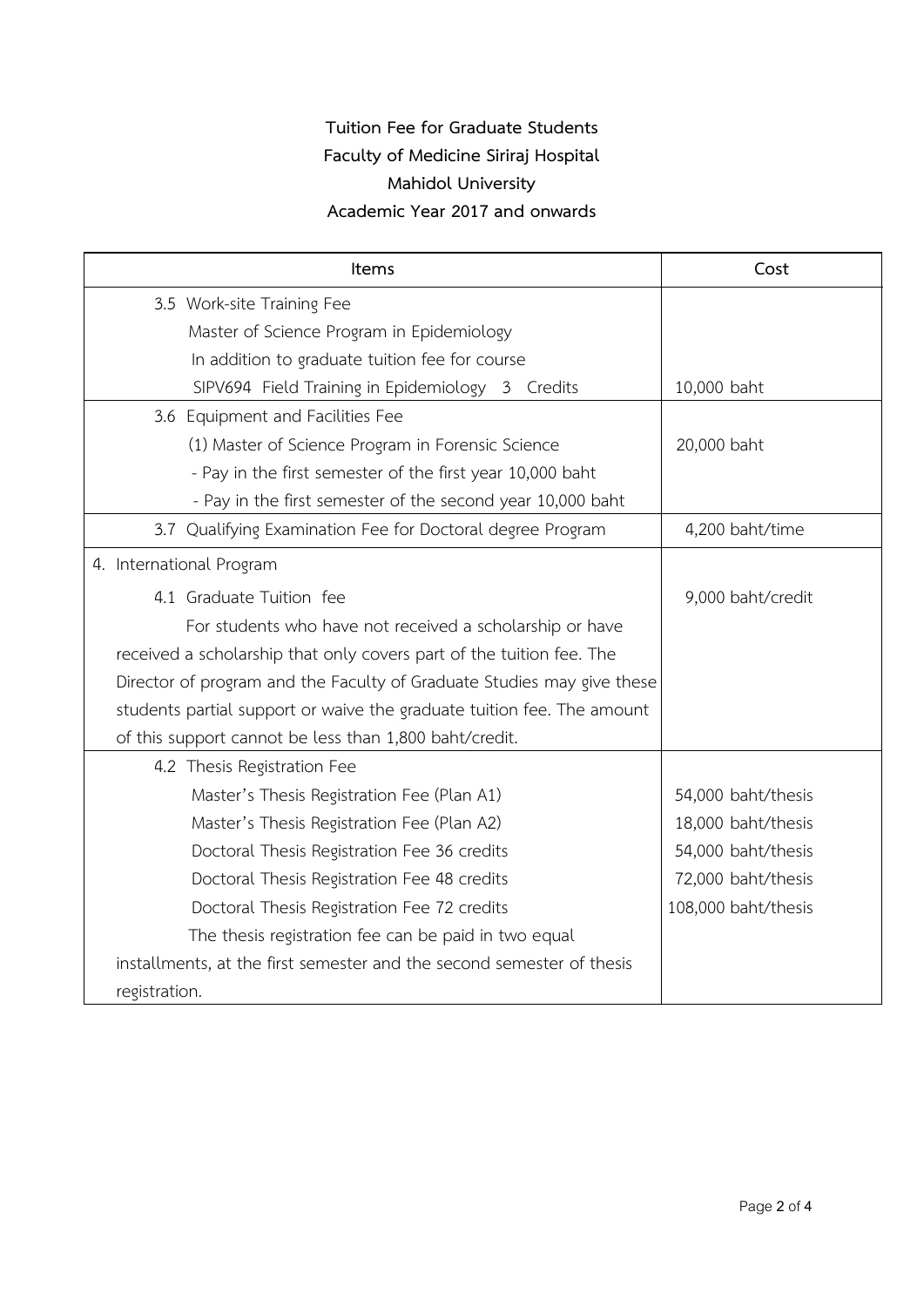| Items                                                                 | Cost                       |
|-----------------------------------------------------------------------|----------------------------|
| 4.3 Thematic Paper Registration Fee                                   | 1,500 baht/credit          |
| 4.4 Research Supplies Fee                                             |                            |
| Master's degree Program                                               | 150,000 baht               |
| Doctoral degree Program                                               | 300,000 baht               |
| For students who have not received a scholarship or have              |                            |
| received a scholarship that only covers part of the tuition fee. The  |                            |
| Director of the program and the Faculty of Graduate Studies may waive |                            |
| or exempt the research supplies fee/thematic paper supplies fee.      |                            |
| 4.5 Equipment and Facilities Fee                                      |                            |
| (1) Master of Science Program in Medical Bioinformatics               | 20,000 baht                |
| (Pay 5,000 baht/semester for 4 semester)                              |                            |
| 4.6 Comprehensive Examination Fee for Master's degree                 | 1,500 baht/time            |
| Program (Plan B)                                                      |                            |
| 4.7 Qualifying Examination Fee for Doctoral degree Program            | 4,200 baht/time            |
| 5. Special Program                                                    |                            |
| 5.1 Graduate Tuition fee                                              | 4,500 baht/credit          |
| 5.2 Thesis Registration Fee                                           |                            |
| Master's Thesis Registration Fee                                      | 54,000 baht/thesis         |
| Doctoral Thesis Registration Fee 36 credits                           | 162,000 baht/thesis        |
| Doctoral Thesis Registration Fee 48 credits                           | 216,000 baht/thesis        |
| The thesis registration fee can be paid in two equal                  |                            |
| installments, at the first semester and the second semester of thesis |                            |
| registration.                                                         |                            |
| 5.3 Thematic Paper Registration Fee                                   | 15,000 Baht/thematic paper |